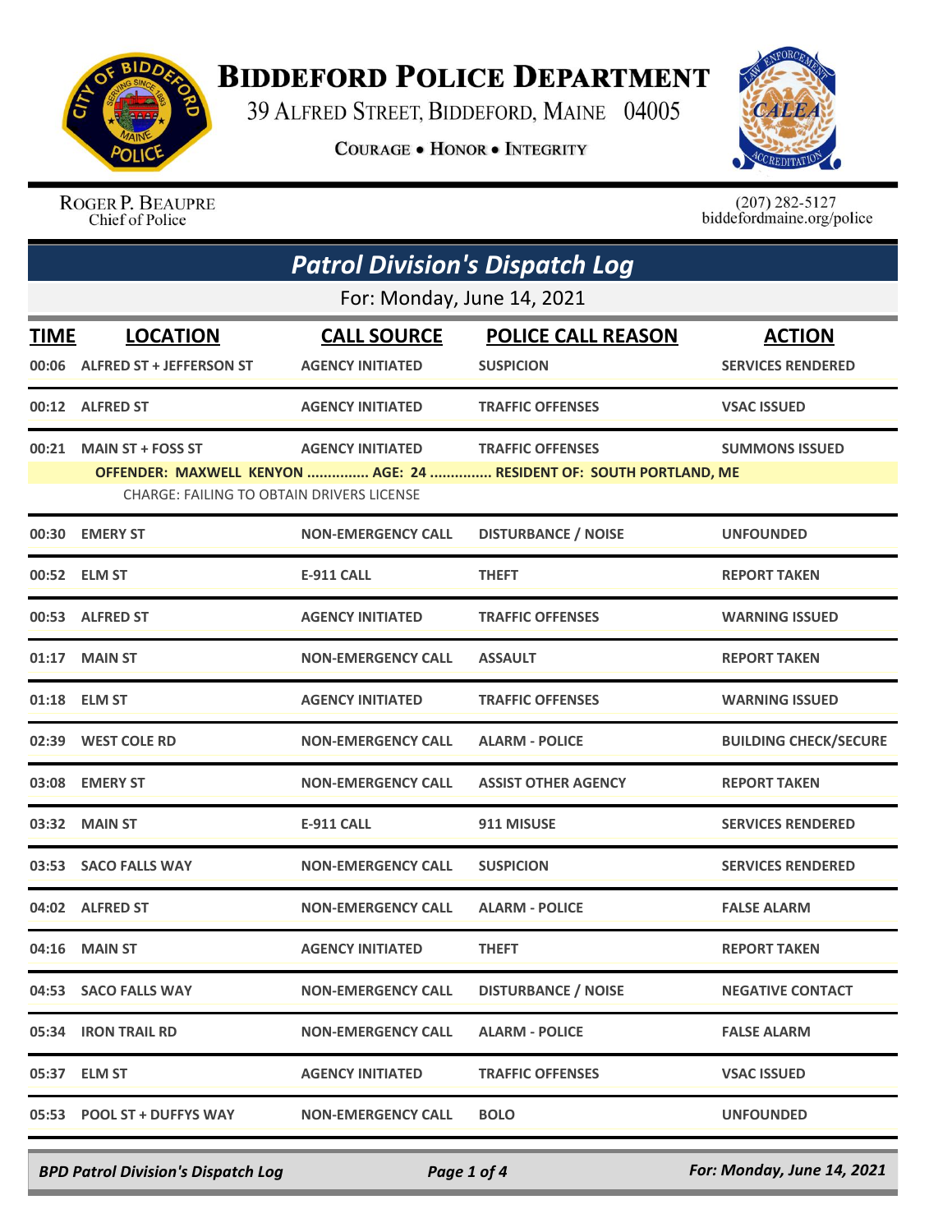| <b>TIME</b> | <b>LOCATION</b>               | <b>CALL SOURCE</b>        | <b>POLICE CALL REASON</b>                                     | <b>ACTION</b>            |
|-------------|-------------------------------|---------------------------|---------------------------------------------------------------|--------------------------|
| 06:02       | <b>BOULDER WAY</b>            | <b>AGENCY INITIATED</b>   | <b>TRAFFIC OFFENSES</b>                                       | <b>WARNING ISSUED</b>    |
|             | 06:08 ALFRED ST + MAINE TPKE  | <b>AGENCY INITIATED</b>   | <b>TRAFFIC OFFENSES</b>                                       | <b>VSAC ISSUED</b>       |
| 06:15       | <b>BOULDER WAY</b>            | <b>AGENCY INITIATED</b>   | <b>TRAFFIC OFFENSES</b>                                       | <b>VSAC ISSUED</b>       |
|             | 06:23 ALFRED ST               | <b>AGENCY INITIATED</b>   | <b>TRAFFIC OFFENSES</b>                                       | <b>VSAC ISSUED</b>       |
|             | 06:42 ELM ST                  | <b>AGENCY INITIATED</b>   | <b>TRAFFIC OFFENSES</b>                                       | <b>VSAC ISSUED</b>       |
|             | 07:17 POOL ST                 | <b>NON-EMERGENCY CALL</b> | <b>VEHICLE CRASH - POLICE ONLY</b>                            | <b>STATE FORM TAKEN</b>  |
|             | 07:36 PROSPECT ST             | <b>NON-EMERGENCY CALL</b> | <b>VEHICLE CRASH - POLICE ONLY</b>                            | <b>REPORT TAKEN</b>      |
| 07:48       | <b>MAIN ST</b>                | <b>AGENCY INITIATED</b>   | <b>ARTICLES LOST/FOUND</b>                                    | <b>REPORT TAKEN</b>      |
| 08:21       | JEFFERSON ST + ALFRED ST      | <b>AGENCY INITIATED</b>   | <b>DOMESTIC COMPLAINTS</b>                                    | <b>REPORT TAKEN</b>      |
|             | 08:38 SACO FALLS WAY          | <b>NON-EMERGENCY CALL</b> | <b>THEFT</b>                                                  | <b>UNFOUNDED</b>         |
|             | 08:55 WASHINGTON ST           | <b>AGENCY INITIATED</b>   | <b>COMMUNITY ENGAGEMENT</b>                                   | <b>SERVICES RENDERED</b> |
| 08:57       | <b>MAIN ST</b>                | <b>WALK-IN AT STATION</b> | <b>WRIT</b>                                                   | <b>SERVICES RENDERED</b> |
| 09:06       | <b>BUZZELL RD</b>             | <b>NON-EMERGENCY CALL</b> | <b>VIOL OF BAIL CONDITIONS</b>                                | <b>REPORT TAKEN</b>      |
| 09:15       | <b>MAIN ST + WATER ST</b>     | <b>NON-EMERGENCY CALL</b> | <b>ASSIST OTHER AGENCY</b>                                    | <b>SERVICES RENDERED</b> |
|             | 09:32 POOL ST                 | <b>AGENCY INITIATED</b>   | <b>COMMUNITY ENGAGEMENT</b>                                   | <b>SERVICES RENDERED</b> |
|             | 09:35 SOUTH ST                | <b>AGENCY INITIATED</b>   | <b>TRAFFIC OFFENSES</b>                                       | <b>WARNING ISSUED</b>    |
|             | 09:36 ALFRED ST               | <b>AGENCY INITIATED</b>   | <b>COMMUNITY ENGAGEMENT</b>                                   | <b>SERVICES RENDERED</b> |
|             | 09:44 MAY ST                  | <b>AGENCY INITIATED</b>   | <b>TRAFFIC OFFENSES</b>                                       | <b>VSAC ISSUED</b>       |
|             | 09:58 HILL ST + FALL ST       | <b>AGENCY INITIATED</b>   | <b>TRAFFIC OFFENSES</b>                                       | <b>WARNING ISSUED</b>    |
| 09:59       | <b>CLEAVES ST</b>             | <b>WALK-IN AT STATION</b> | <b>VIOL PROTECTION FROM ABUSE</b>                             | <b>ARREST(S) MADE</b>    |
|             | <b>CHARGE: WARRANT ARREST</b> |                           | OFFENDER: OWEN G BRAXTON  AGE: 33  RESIDENT OF: BIDDEFORD, ME |                          |
|             | 10:01 SULLIVAN ST             | <b>AGENCY INITIATED</b>   | <b>PAPERWORK</b>                                              | <b>PAPERWORK SERVED</b>  |
|             | 11:08 HILL ST                 | <b>NON-EMERGENCY CALL</b> | <b>WRIT</b>                                                   | <b>REPORT TAKEN</b>      |
|             | 11:13 SOUTH ST                | <b>AGENCY INITIATED</b>   | <b>TRAFFIC OFFENSES</b>                                       | <b>WARNING ISSUED</b>    |
|             | 11:15 SACO FALLS WAY          | <b>AGENCY INITIATED</b>   | <b>PRO-ACTIVE DV RESPONSE TEAM</b>                            | <b>NO VIOLATION</b>      |
|             | 11:15 GEORGE ST               | <b>NON-EMERGENCY CALL</b> | <b>VEHICLE CRASH - POLICE ONLY</b>                            | <b>STATE FORM TAKEN</b>  |
|             |                               |                           |                                                               |                          |

*BPD Patrol Division's Dispatch Log Page 2 of 4 For: Monday, June 14, 2021*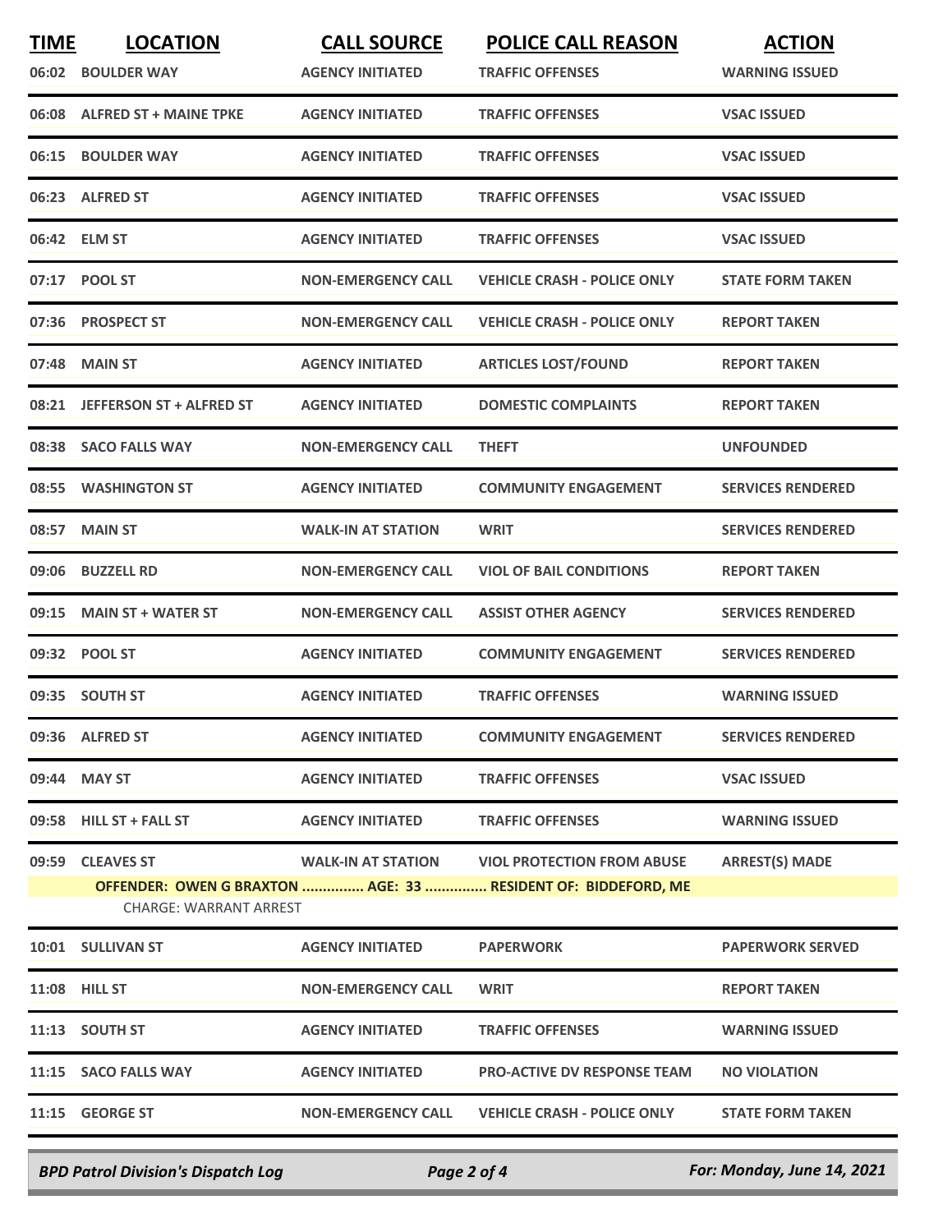| <b>TIME</b> | <b>LOCATION</b>                                                                                                                                                                                                                               | <b>CALL SOURCE</b>        | <b>POLICE CALL REASON</b>                 | <b>ACTION</b>            |  |
|-------------|-----------------------------------------------------------------------------------------------------------------------------------------------------------------------------------------------------------------------------------------------|---------------------------|-------------------------------------------|--------------------------|--|
|             | 11:44 PEARL ST                                                                                                                                                                                                                                | <b>E-911 CALL</b>         | 911 MISUSE                                | <b>SERVICES RENDERED</b> |  |
|             | 12:00 ALFRED ST                                                                                                                                                                                                                               | <b>NON-EMERGENCY CALL</b> | <b>OUT FOR FOLLOW UP</b>                  | <b>SERVICES RENDERED</b> |  |
|             | 12:29 RUGBY ST + DARTMOUTH ST                                                                                                                                                                                                                 | <b>NON-EMERGENCY CALL</b> | <b>PARKING COMPLAINT</b>                  | <b>SERVICES RENDERED</b> |  |
|             | 13:04 LIND AVE                                                                                                                                                                                                                                | <b>NON-EMERGENCY CALL</b> | <b>HARASSMENT</b>                         | <b>SERVICES RENDERED</b> |  |
|             | 13:25 ALFRED ST                                                                                                                                                                                                                               | <b>AGENCY INITIATED</b>   | <b>COMMUNITY ENGAGEMENT</b>               | <b>SERVICES RENDERED</b> |  |
|             | 13:35 BOULDER WAY                                                                                                                                                                                                                             | <b>AGENCY INITIATED</b>   | <b>COMMUNITY ENGAGEMENT</b>               | <b>SERVICES RENDERED</b> |  |
|             | 13:38 BOULDER WAY                                                                                                                                                                                                                             | <b>NON-EMERGENCY CALL</b> | <b>FRAUD</b>                              | <b>SERVICES RENDERED</b> |  |
|             | 13:41 ADAMS ST                                                                                                                                                                                                                                | <b>E-911 CALL</b>         | <b>CHECK WELFARE</b>                      | <b>REPORT TAKEN</b>      |  |
|             | 13:49 ALFRED ST                                                                                                                                                                                                                               | <b>WALK-IN AT STATION</b> | <b>OUT FOR FOLLOW UP</b>                  | <b>SERVICES RENDERED</b> |  |
|             | 13:57 WEST ST                                                                                                                                                                                                                                 | <b>RADIO</b>              | <b>COMMUNITY ENGAGEMENT</b>               | <b>SERVICES RENDERED</b> |  |
|             | 14:41 BOND ST                                                                                                                                                                                                                                 | <b>WALK-IN AT STATION</b> | <b>CRIM THREAT / TERRORIZING</b>          | <b>REPORT TAKEN</b>      |  |
| 14:50       | <b>PRECOURT ST + MORIN ST</b>                                                                                                                                                                                                                 | <b>NON-EMERGENCY CALL</b> | <b>DISABLED VEHICLE</b>                   | <b>SERVICES RENDERED</b> |  |
| 15:28       | <b>HILL ST</b>                                                                                                                                                                                                                                | <b>AGENCY INITIATED</b>   | <b>TRAFFIC OFFENSES</b>                   | <b>WARNING ISSUED</b>    |  |
|             | 15:35 ALFRED ST                                                                                                                                                                                                                               | <b>E-911 CALL</b>         | <b>BOLO</b>                               | <b>NEGATIVE CONTACT</b>  |  |
|             | <b>ARREST(S) MADE</b><br>15:42 HILL ST<br><b>NON-EMERGENCY CALL</b><br><b>DOMESTIC COMPLAINTS</b><br>OFFENDER: JASON MICHAEL PROVENCHER  AGE: 46  RESIDENT OF: BIDDEFORD, ME<br>CHARGE: DOMESTIC VIOLENCE CRIMINAL THREATENING, PRIORS T 19-A |                           |                                           |                          |  |
|             | 15:47 WEST ST + WESTWOOD DR                                                                                                                                                                                                                   | <b>AGENCY INITIATED</b>   | <b>TRAFFIC OFFENSES</b>                   | <b>WARNING ISSUED</b>    |  |
|             | 15:55 GRAHAM ST                                                                                                                                                                                                                               | E-911 CALL                | <b>ASSIST WITH STRUCTURE FIRE</b>         | <b>SERVICES RENDERED</b> |  |
|             | <b>15:58 WEST ST</b>                                                                                                                                                                                                                          | <b>AGENCY INITIATED</b>   | <b>TRAFFIC OFFENSES</b>                   | <b>WARNING ISSUED</b>    |  |
|             | 16:00 MASON ST                                                                                                                                                                                                                                | <b>NON-EMERGENCY CALL</b> | <b>SUSPICION</b>                          | <b>GONE ON ARRIVAL</b>   |  |
|             | 16:23 ALFRED ST                                                                                                                                                                                                                               | E-911 CALL                | ATTEMPTED/THREATENED SUICIDE REPORT TAKEN |                          |  |
|             | 16:59 ALFRED ST                                                                                                                                                                                                                               | <b>NON-EMERGENCY CALL</b> | <b>SUSPICION</b>                          | <b>SERVICES RENDERED</b> |  |
|             | 17:12 POOL ST + BRISTOL ST                                                                                                                                                                                                                    | <b>AGENCY INITIATED</b>   | <b>TRAFFIC OFFENSES</b>                   | <b>WARNING ISSUED</b>    |  |
|             | 17:53 ALFRED ST                                                                                                                                                                                                                               | <b>AGENCY INITIATED</b>   | <b>PAPERWORK</b>                          | <b>SERVICES RENDERED</b> |  |
|             | 17:58 WEST ST + PRISCILLA AVE                                                                                                                                                                                                                 | <b>AGENCY INITIATED</b>   | <b>TRAFFIC OFFENSES</b>                   | <b>WARNING ISSUED</b>    |  |
|             | 17:58 MARINER WAY                                                                                                                                                                                                                             | <b>WALK-IN AT STATION</b> | FRAUD / SCAM                              | <b>REPORT TAKEN</b>      |  |
|             |                                                                                                                                                                                                                                               |                           |                                           |                          |  |

*BPD Patrol Division's Dispatch Log Page 3 of 4 For: Monday, June 14, 2021*